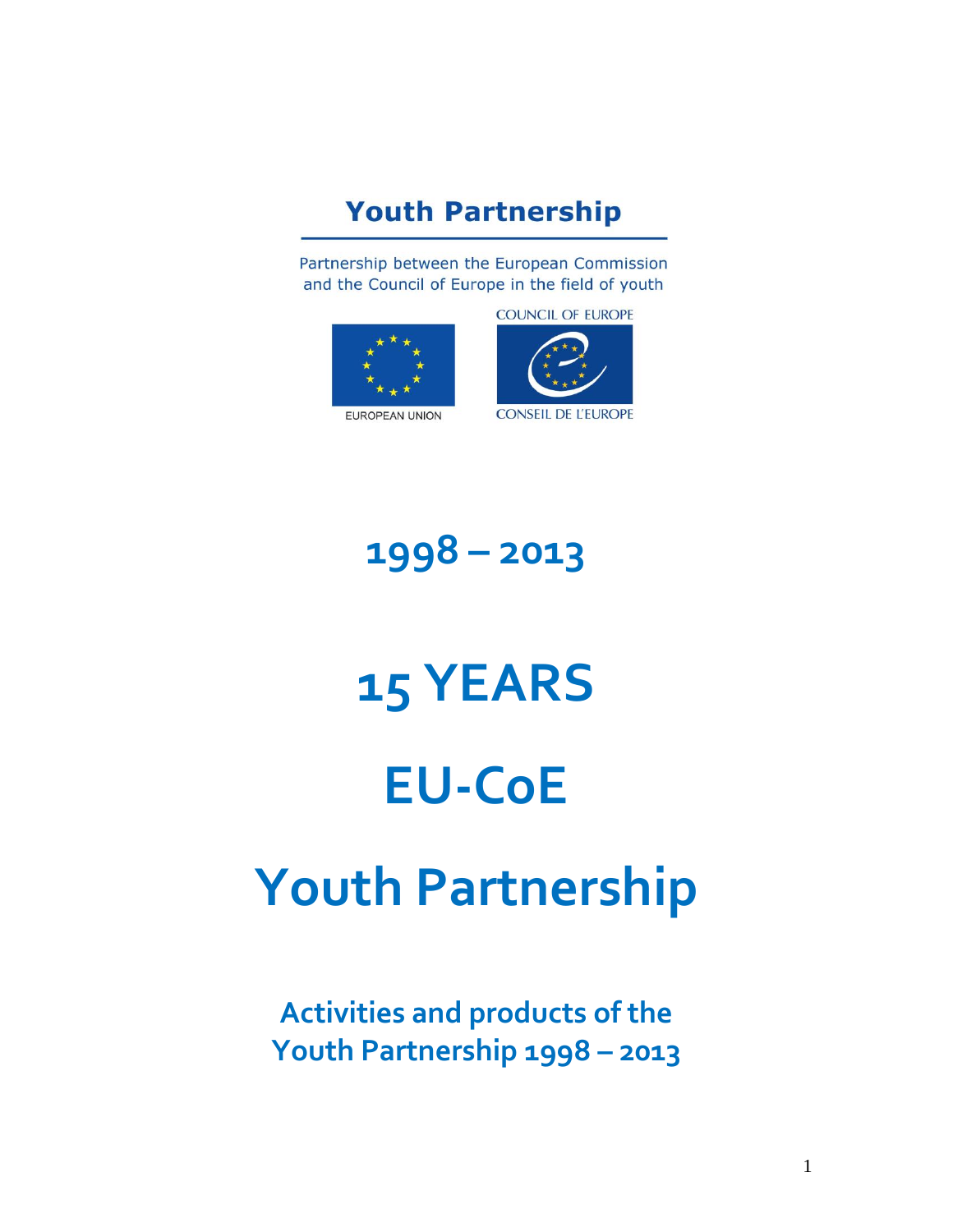#### **A. Training of Youth Workers and Youth Leaders: 1 November 1998 – 31 May 2005**

The partnership on training started in 1998 and led to four consecutive covenants. The following activities have been implemented in this period:

#### *1 st Training Covenant* (1 November 1998 – 31 July 1999)**:**

- 3 training courses
	- o Intercultural Language Learning
	- o Roma Youth Leaders
	- o Project Management and Trans-national Voluntary Service

#### *2 nd Training Covenant* (1 August 1999 – 30 June 2000):

- **6** training courses
	- o Organisational Management
	- o Intercultural Learning
	- o Conflict Management
	- o Training for Trainers
	- o Voluntary Projects
	- o Youth Information and Counselling.

#### *3 rd Training Covenant* (1 July 2000 – 29 February 2004):

- 3 European Citizenship training courses followed by an impact evaluation seminar
- "Advanced Training for Trainers in Europe" (ATTE) course
- Contribution to the conference "Bridges for Training" (Bruges 2001) organized by JINT

#### *4 th Training Covenant* (1 March 2004 – 31 May 2005):

- 3 short-term training modules on European Citizenship (in co-operation with the network of National Agencies and the SALTO Resource Centers
- Evaluation meeting on "Advanced Training for Trainers in Europe" (ATTE)
- $\bullet$  T-Kit Seminar: T-Kit  $7$  Citizenship, Youth, Europe (in co-operation with the Polish NA)
- Contribution to the "Bridges for Recognition" event (Leuven 2005).

#### **B. Euro-Mediterranean Youth Cooperation 1 May 2003 - 30 April 2005**

The partnership on Euro-Med youth cooperation implemented the following activities in co-operation with the North-South Centre in the Council of Europe:

- Training course "Intercultural learning and human rights education in the Mediterranean"
- Training course "Citizenship matters -promoting the participation of women and minorities" (in cooperation with Swedish Institute of Alexandria)
- Long-term training course: "Youth participation and intercultural exchange in Euro-Med youth projects"
- Long-term training course Training for Trainers TATEM (in cooperation with Salto Euro-Med Resource Centre)
- Production of training and education materials (Training-Kit on Euro-Med youth work).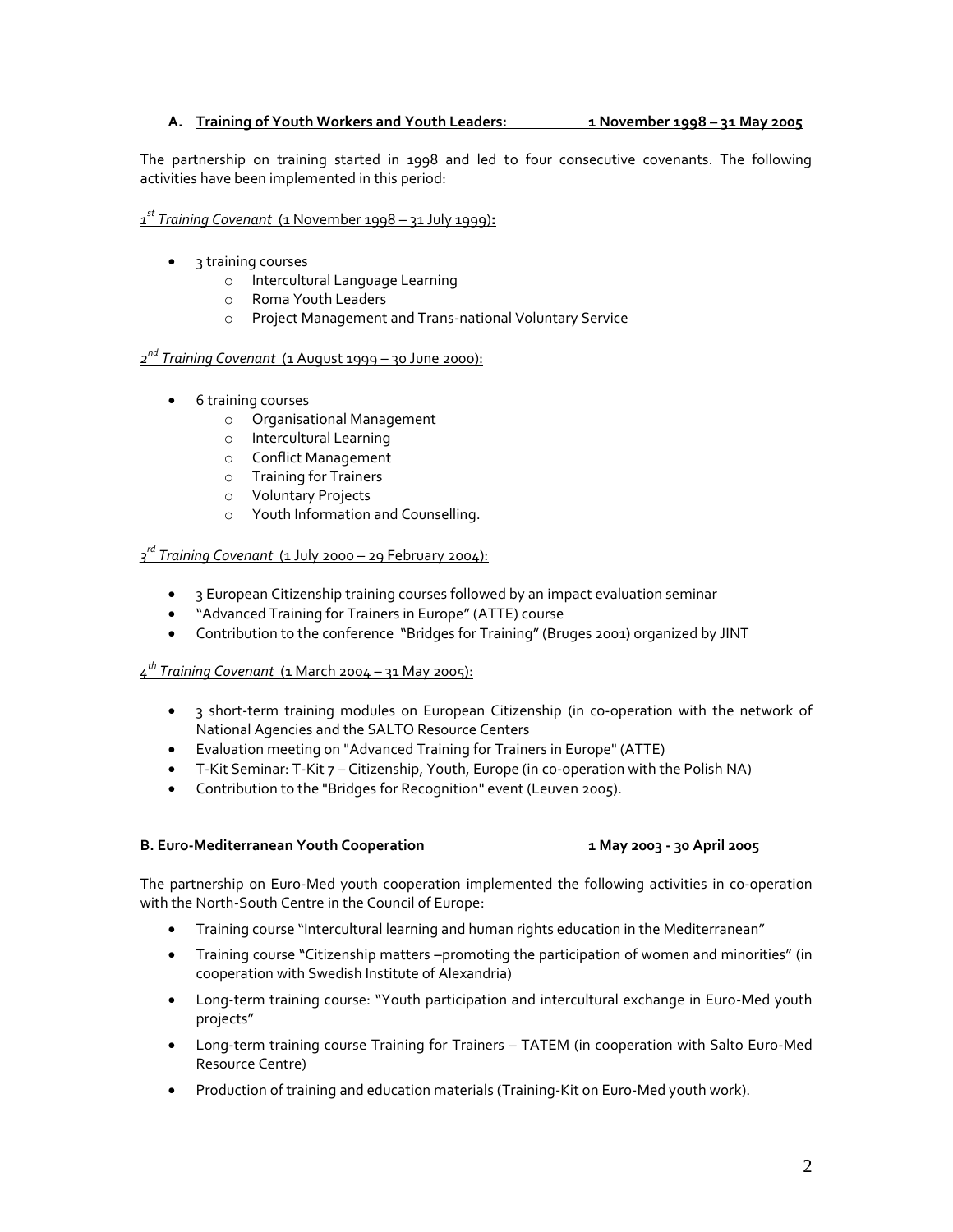#### **C. A better knowledge & understanding of youth / youth research 1 April 2003 – 31 March 2005**

The following activities were implemented under the covenant "Youth Research":

- Development of the *"European Knowledge Centre for Youth Policy"* as a state of the art online knowledge management system including the creation of a network of correspondents
- European Network of Youth Researchers including two annual meetings
- Four thematic research seminars on
	- o *"Resituating Culture: Reflections on Diversity, Racism, Gender and Identity in the Context of Youth"*
	- o "*What about Youth Political Participation?"*
	- o "*The Youth Sector and Non-formal Education/Learning: working to make lifelong learning a reality and contributing to the Third Sector"*
	- o *"How does the Voluntary engagement of Young People enhance their active citizenship and solidarity"*
- Workshop on the "*The New Generation of YOUTH Programme*".

#### **D. Contribution to European Youth Campaign 'All Different – All Equal' 2005 - 2007**

The following activities were supported by the Partnership:

- *Launching Event* with representatives of National Campaign Committees and youth initiatives.
- *Fan Convention on Fair Play* (in co-operation with the CoE Sport Department).
- Training and networking meeting of *sport supporters for the prevention of discrimination and violence in sport*
- *Training Course* for resource persons in charge of awareness raising and communication in the National Campaign Committees
- *Training of Trainers* active in the campaign
- Symposia *"Diversity Youth Forum"* in Budapest, *"Intercultural and Interreligious dialogue"* in Turkey and *"Participation and active citizenship"* in Luxemburg
- *European Youth Event* in St. Petersburg with 400 young people
- Conference "*Immigration and Xenophobia*" in Italy
- *Closing event* of the campaign in Sweden
- *Final and concluding event* in Portugal, evaluation and valorization of the campaign.

#### **E. The first Framework Partnership Agreement: 1 May 2005 – 31 December 2006**

The following activities were implemented during the Framework Partnership Agreement, covering the three areas of Youth Worker Training, Euro-Mediterranean Youth Co-operation and Youth Research:

#### European Citizenship training courses

- *Expert Seminar* on political, social and educational dimensions of European Citizenship Education and development of training projects as of 2006.
- *Evaluation meeting* on the format, the content, the results and experiences of earlier European Citizenship training courses.
- *Training courses* for youth workers and youth leaders: in 2005 three and in 2006 six *5-day training courses* (in co-operation with National Agencies of the YOUTH Programme).
- *Curriculum Development Seminar* for the conceptual framework of the courses.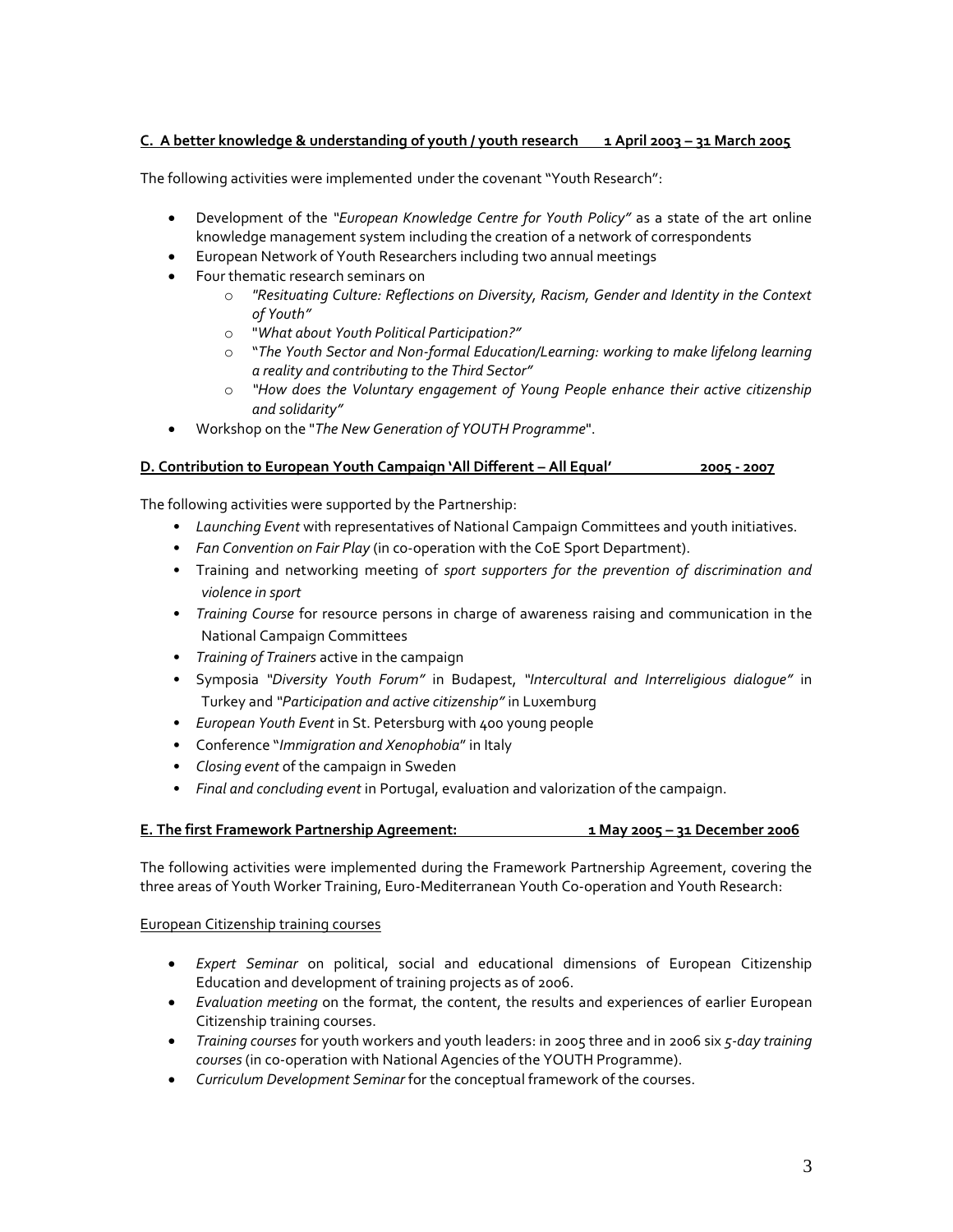*Training on European Citizenship* of staff of National Agencies, National Co-ordinators and of SALTO Resource Centers.

#### Human rights education, intercultural dialogue and co-operation

- Two Regional Training Courses on *Human Rights Education and Citizenship* in Jordan and in Egypt within Euro-Mediterranean youth co-operation.
- Consolidation and evaluation seminar of the long-term training course *"Participation and Intercultural learning"*:
- Seminar on *"Diversity, Human Rights and Participation in the framework of Euro-Mediterranean youth cooperation*" at University on Youth and Development in Mollina (in co-operation with the European Youth Forum and the North-South Centre).

#### Quality, recognition and visibility of youth work and training

- Training of trainers initiative (TATEM): 3<sup>rd</sup> phase with a follow-up seminar developing and consolidating skills and competences of trainers active in Euro-Med projects.
- *Survey on training offers for youth workers / trainers in Europe:* mapping of different types of training offers for trainers and youth workers.
- *Training for youth trainers on co-operation with Eastern Europe and Caucasus* (in co-operation with SALTO Resource Centre for Eastern Europe and Caucasus).
- *MA in European Youth Studies:* support of the development group of European universities by hosting two workshops.

#### Youth policy development

- *Seminar on Youth Policy* in Egypt within Euromed youth co-operation: (in co-operation with the National Agency of Sweden)
- *Seminar on The role of research in youth policy and youth work development in the broader Euro-Med context*
- *Round-table on youth policy in the Euro-Mediterranean region* in Cairo, (in co-operation with the Swedish Institute in Alexandria).

#### Better understanding and knowledge of youth

- Three Research Seminars on:
	- o *Social Inclusion*
	- o *Diversity, Human Rights and Participation*
	- o *Young people and European citizenship*
- Workshop on *Voluntary activities and young people with fewer opportunities*
- Workshop on the *Economic dimension of youth work*
- Literature review on *Socio-Economic dimension of youth work*
- *European Knowledge Centre on Youth Policy*: further development and integration of a second series of priority themes
- Annual *Researchers network meeting*

#### Management activities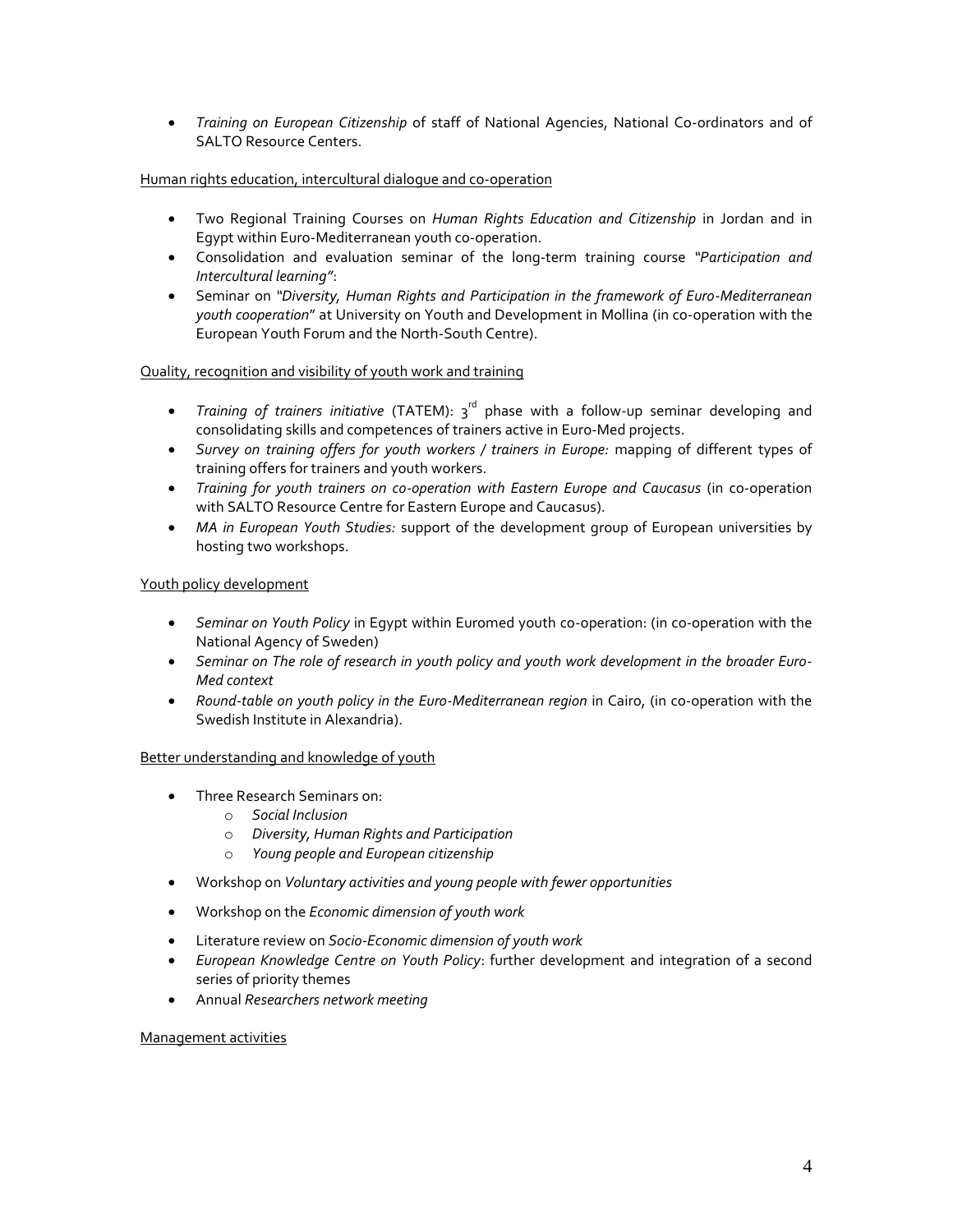*The Partnership Management* was reinforced by convening meetings of Partnership Management Board (two per year), four Partnership Sectorial Groups, Partnership Consultation Meetings (both once a year)

#### **F. The second Framework Partnership Agreements: 1 January 2007 – 30 June 2010**

The following activities have been implemented in this period:

#### European Citizenship training courses

- Further development of curriculum of *European Citizenship training courses*.
- European Citizenship follow-up seminar for former participants of the training modules.
- Series of *training courses on European Citizenship* for youth leaders and youth workers (in cooperation with Youth in Action National Agencies in United Kingdom, Hungary, Turkey, Poland, Denmark, Italy, Germany, Iceland, Spain, Belgium, Romania, Slovenia, Czech Republic, France).
- Preparation, monitoring and evaluation through meetings of c*onsultants* (Jan 2007), of *trainers and National Agencies* (May 2007) and two *evaluation meetings* (February and October 2008).

#### Human Rights Education, Intercultural Dialogue, Euro-Mediterranean and Euro-African youth cooperation

- Euro-Mediterranean training course *''Human Rights Education for enhancing intercultural dialogue''*, 4/2007 in Budapest
- Third Regional Training Course for the Maghreb region *Human Rights and Citizenship* and evaluation meeting for trainers and multipliers, 5/2007 in Fès, Morocco
- Evaluation meeting of the *Training Active Trainers in Euro-Mediterranean Youth Work* (TATEM), 6/2007 in Budapest
- Seminar *The role of youth work and youth organisations in youth policy definition in EuroMed region*, 2007 in Alexandria, Egypt
- Euro-Mediterranean training course *Conflict resolution and Human Rights Education for enhancing intercultural dialogue with young people*, 10/2008 in Budapest
- Training workshop based on *MOSAIC: T-kit on the Euro-Mediterranean youth work* Gender-Equality for Euro-Mediterranean Youth Work, 12/2008 in Antalya, Turkey
- Training seminar for trainers, based on *MOSAIC, T-kit* 11/2009 in Antalya, Turkey (in cooperation with Salto Euro-Med Resource Centre, Turkish National Agency of the Youth in Action program and Akdeniz University)
- 2nd round-table *Youth policy cooperation in Euro-Mediterranean framework,* 2009 in Budapest
- Training course *Human Rights Education in the Euro-Mediterranean context* in Lebanon, 6/ 2009
- Training course *Youth Policy in Intercultural Dialogue in the Euro-Mediterranean region*, 1/2010 in Strasbourg (in co-operation with Anna-Lindt-Foundation)
- Seminar *Euro-Arab Youth Policy Cooperation in the broader Euro-Mediterranean context*, 6/2010 in Sharm El Sheikh, Egypt
- Consultative meeting for a *training course for Trainers* in the field of Euro-Mediterranean cooperation, 5/2010 in Strasbourg
- Activities within the annual *University Youth and Development* in Mollina, Spain:
	- o training seminar *Religious Dialogue and Anti- discrimination*, in 2007
		- o *seminar Intercultural dialogue: the global youth perspective* in 2008
		- o training for facilitators of the 3rd League of Arab States Youth Forum" (Morocco, 11/2009) and preparatory meeting of the 2nd Euro-Arab Coordination Meeting of Youth Organisations"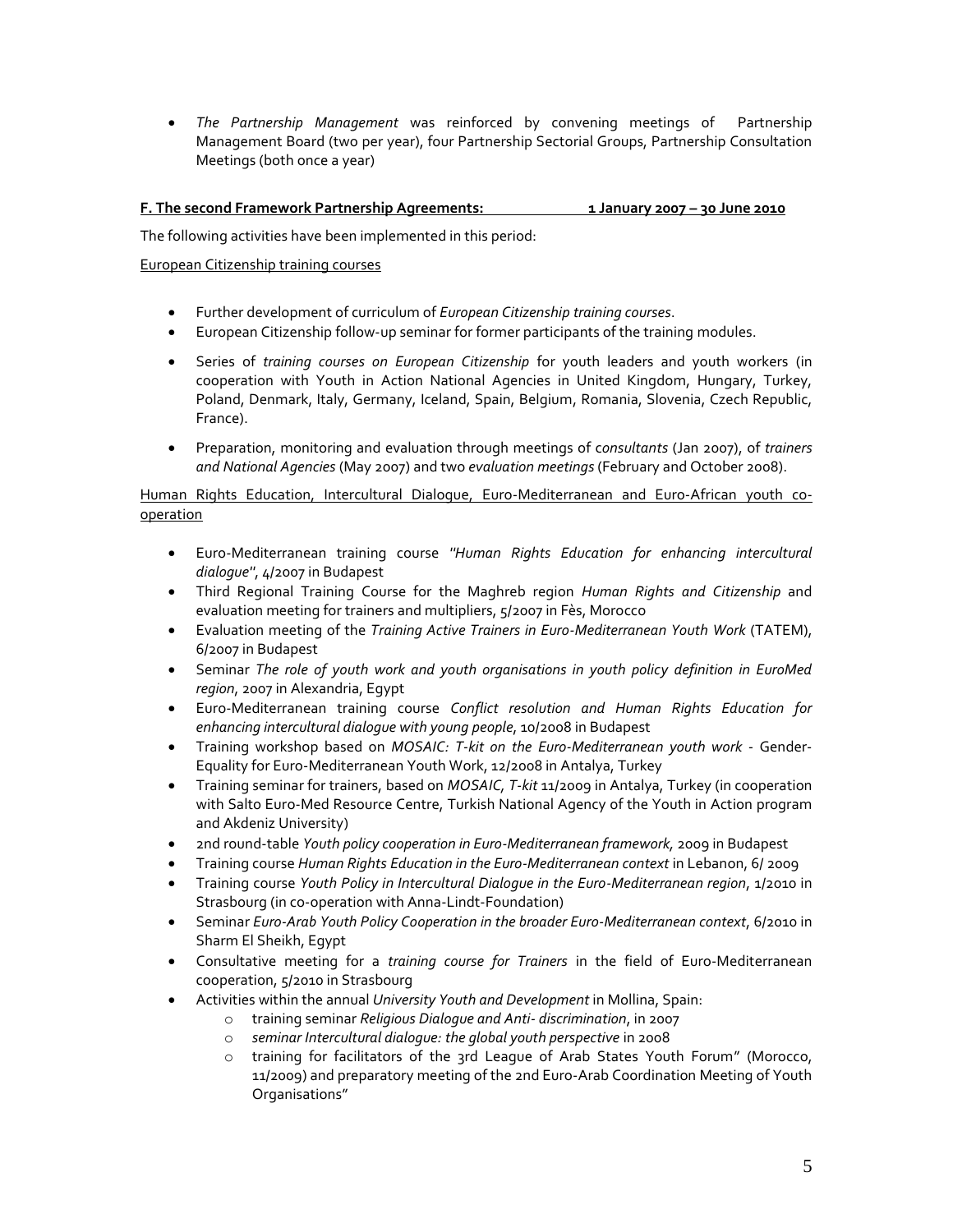- Activities within Euro-African Youth Co-operation
	- o *6th Africa-Europe training course for youth organisations:* 'Youth Participation in the joint EU-Africa Strategy', 6/2009 in Tarrafal, Cape Verde
	- o *7th Africa-Europe training course for youth organisations*, 5/2010 in Polokwane, Limpopo, Republic of South Africa
	- o *Long-term Africa-Europe Training Course for Youth Trainers*: first residential seminar 7/2009 in Grand Bassan, Ivory Coast
	- o Training Course for *Youth Leaders / Organisations of the African Diaspora Living in Europe*, 12/2009 in Almada, Portugal

#### Recognition, quality and visibility of youth work and training

- Training for Trainers of Youth Workers *Trainers for Active Learning in Europe - TALE*
	- o s*takeholders meeting on Training of Trainers*, co-organised by the Partnership and the SALTO TC RC
	- o *curriculum development and preparatory phase* for the future training strategy
	- o *Implementation of the long-term Training Course for 30 Trainers of Youth Workers* (TALE) in a series of three residential seminars
	- o Several *Steering Group meetings on Training for Trainers,* accompanying its implementation in 2009/2010.
- Support of the expert workshop "*Continue the Pathways towards Recognition*" in Prague, Czech Republic, 6/2008 on Recognition of non-formal learning (organized by the Czech National Agency)
- Seminar on *"European YouthPass" / " European Portfolio" - Tools for Recognition of Non-formal Learning*, 5/2009 in Strasbourg
- *Master's Degree in European Youth Studies*: further development by partner universities with support of the youth partnership.
- *Indicators for Intercultural Dialogue*: kick off by a research / expert workshop 5/2010 in Budapest, followed by a feasibility study.

#### Better understanding and knowledge of youth / youth research

- *Three research seminars* on the following topics:
	- o Employment and the future of work (2007)
	- o Equal opportunities (2007)
	- o Health and well-being (2008)
- *Two expert workshops* 2008 and 2009 in Blankenberge on History of Youth Work (in co-operation with the Flemish Community of Belgium)
- *Study on the economic dimension of youth work***:** expert workshop 6/2007.
- 13th, 14 th and 15th *annual network meeting of researchers* in 2007, 2008, 2010.
- Creation of the *Pool of European Youth Researchers;* selection following a call and first meeting
- *European Knowledge Centre for Youth Policy:* further development in co-operation with national correspondents.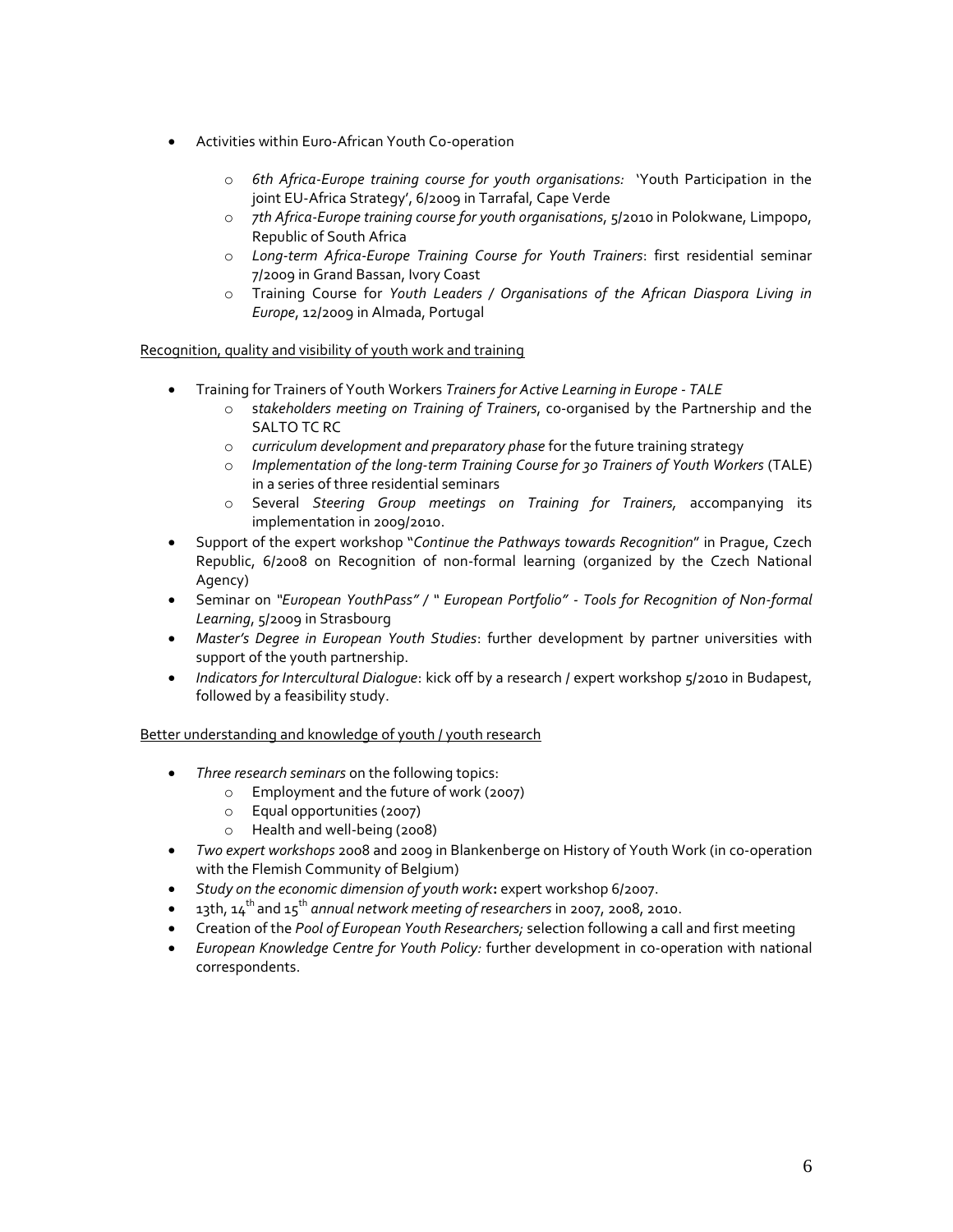#### Youth Policy Development

- *Workshops on youth policy development and co-operation (*in co-operation with SALTO RC EECA and SEE) for
	- o *Eastern Europe and the Caucasus* (2007 in Strasbourg, 2009 in Konstancin-Jeziorna, Poland),
	- o *Russia and CIS* countries (2007 Moscow and 2008 Strasbourg) and
	- o *South East Europe* (2007 in Croatia, 2008 in Serbia, 2009 in Slovenia focus on (un)employment).
- *Studies on Youth Policy and Youth Work in the countries of Eastern Europe and Caucasus and in South East Europe*

#### Management activities

 *Partnership Management* meetings: Partnership Management Board (2 per year), three Partnership Sectorial Groups, and Partnership Consultation Meetings (both once a year).

#### **G. The Third Framework Partnership Agreement: 1 July 2010 – 31 December 2013**

#### Support and Development of Youth Work / Recognition / Training

- Training for trainers of youth workers *("Trainers for Active Learning in Europe" - TALE*):
	- o 3rd (and last) residential seminar 10/2010 in Budapest
	- o Evaluation meeting of the Training for Trainers of Youth Workers (TALE) 2/2011
- Pilot seminar *"Youth Policy and realities, youth research and theoretical foundations of youth",* short course of the M.A. European Youth Studies
- Pilot training course *''Participatory and knowledge based youth policy making" ,* (in co-operation with SALTO Resource Centre Training and Co-operation):
	- o preparatory meetings 11/2012 and 5/2013
	- $\circ$   $\quad$  1<sup>st</sup> Residential Seminar 12/2013 in Malta
- *Recognition of non-formal learning and of youth work*
	- o Publication of strategic paper "*Pathways 2.0 towards recognition of non-formal learning / education and of youth work in Europe*" (in cooperation with European Youth Form, SALTO Resource Centre Training and Co-operation)
	- o *Expert Group meetings* in 1/2011, 9/2011, 2/2012, 11/2012, 1/2013 and 10/2013.
	- o Symposium on (*recognition of) non-formal learning and youth work* ("Getting there…") took place in November 2011 in Strasbourg; as result participants adopted a statement and related plan of action.
	- o Support of the *Eastern Partnership Youth Forum*, October 2013 in Lithuania, focus on Recognition of youth work and Non-formal leaning
- European Platform on Learning Mobility
	- o Membership in the Steering Group in 2011-2013
	- o Supporting the organisation of the European conference "Framework, Quality and Impact of young Europeans' Learning Mobility, 5/2011 in Budapest
	- o Co-organising and supporting the conference "Learning Spaces Mobility Spaces" March 2013 in Berlin.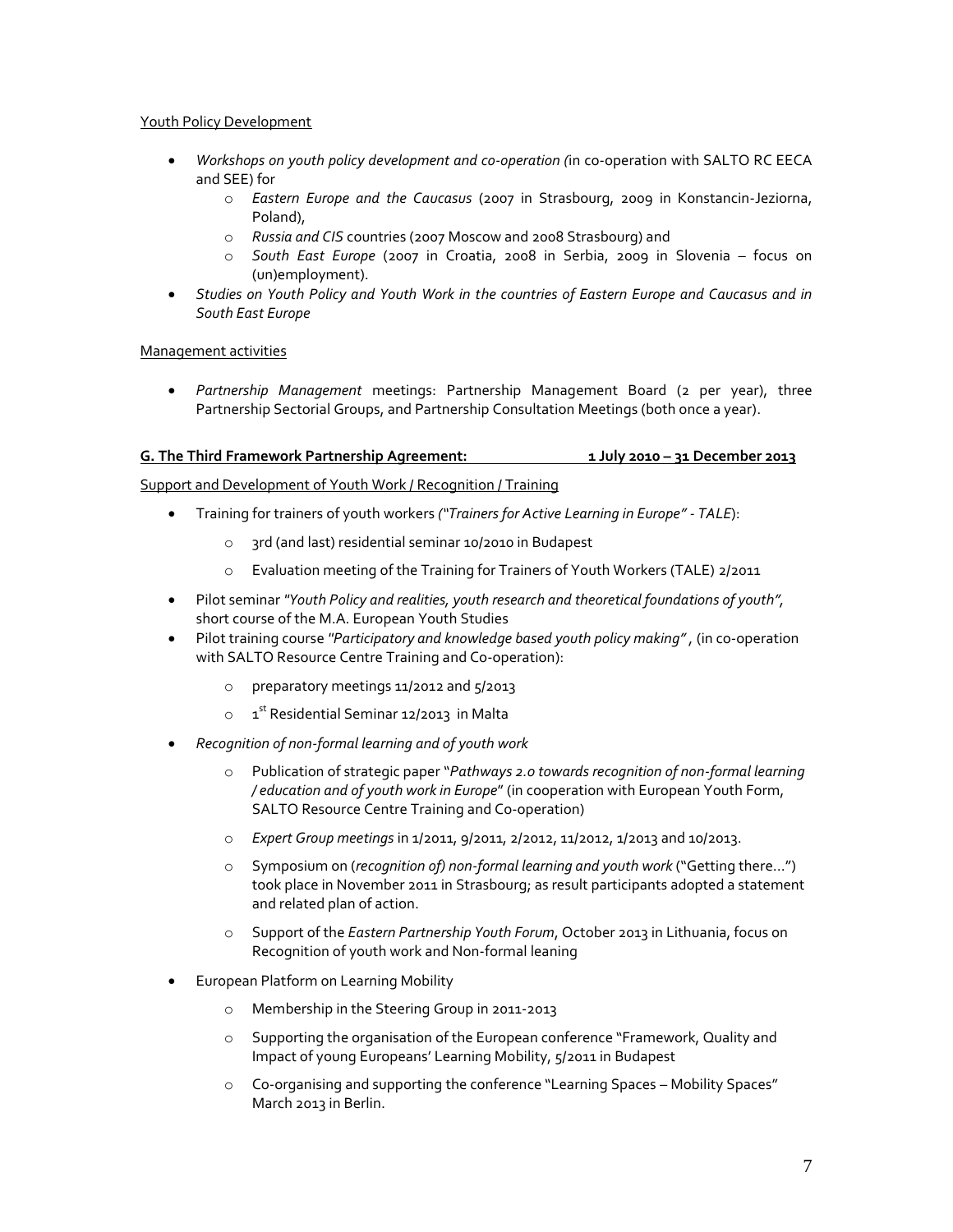#### Knowledge-based Youth Policy

- Further Development of the EKCYP: 6<sup>th</sup> annual correspondents meeting 11/2010 in Brussels, 7<sup>th</sup> annual meeting 10/2011,  $8^{\text{th}}$  meeting 9/2012,  $9^{\text{th}}$  meeting 10/2013,
- Workshop on *national knowledge networks*, 11/2012 in Budapest
- Meetings of *Pool of European Researchers* (PEYR) 2/2011, 3/2012 and 10/2013
- Studies on *Youth policy and youth work in Eastern Europe and Caucasus and South East Europe*: results of reviews from Eastern European and Caucasus
- Support of the conference *"Young People and Social Change after the Fall of the Berlin Wall"*; Budapest, 11/2009
- Seminar on *''Mobility of young people - creating opportunities for cross-border volunteering for young people, particularly with fewer opportunities''*, 11/2011
- Third workshop on the *"History of youth work*" in Tallinn 10/2011, hosted by the Estonian Ministry of Education and Research and co-organized by Finland
- Supporting the *6th Conference Young People and Societies in Europe and Mediterranean*, 6/2012 in Barcelona
- Symposium *'The Current Crisis and youth - Impact and ways forward'* 2/2013 in Strasbourg
- *Youth in 2020 – the future of Youth Policy conference*, 10/2013 in Budapest
- Co-organising the seminar "*LinkMeIn – youth policy and practice*" 12/2013 in Budapest (in cooperation with National Agency of Youth in Action programme in Hungary and SALTO Resource Centre Training and Co-operation).

#### Geographical Focus

- Eastern Europe and Caucasus
	- o Reviews on Youth Policies and Youth Work in the countries of Eastern Europe and Caucasus (2011), including EECA Summary Report
	- o Symposium on Youth Policy in Eastern Europe and Caucasus 7/2011 in Odessa, Ukraine
	- o Youth Policy Symposium Eastern Europe and Caucasus, 6/2012 in Tbilisi, Georgia: focus on health and well-being
	- o Youth Policy Symposium with EECA countries on the role of youth work in education for democratic citizenship and participation, 10/2013 in Yerevan, Armenia
- South East Europe
	- o Reviews on Youth Policies and Youth Work in the countries of South East Europe, (2011), including SEE Summary Report
	- o Symposium in South East Europe on Recognition of youth work and Non-formal leaning, 10/2012 in Albania
	- o Seminar on the role of information and counseling in fostering young people's social inclusion and access to their rights, 6/2013 in Croatia
- Euro-Mediterranean youth co-operation
	- o *Indicators for intercultural dialogue*
		- **Feasibility Study**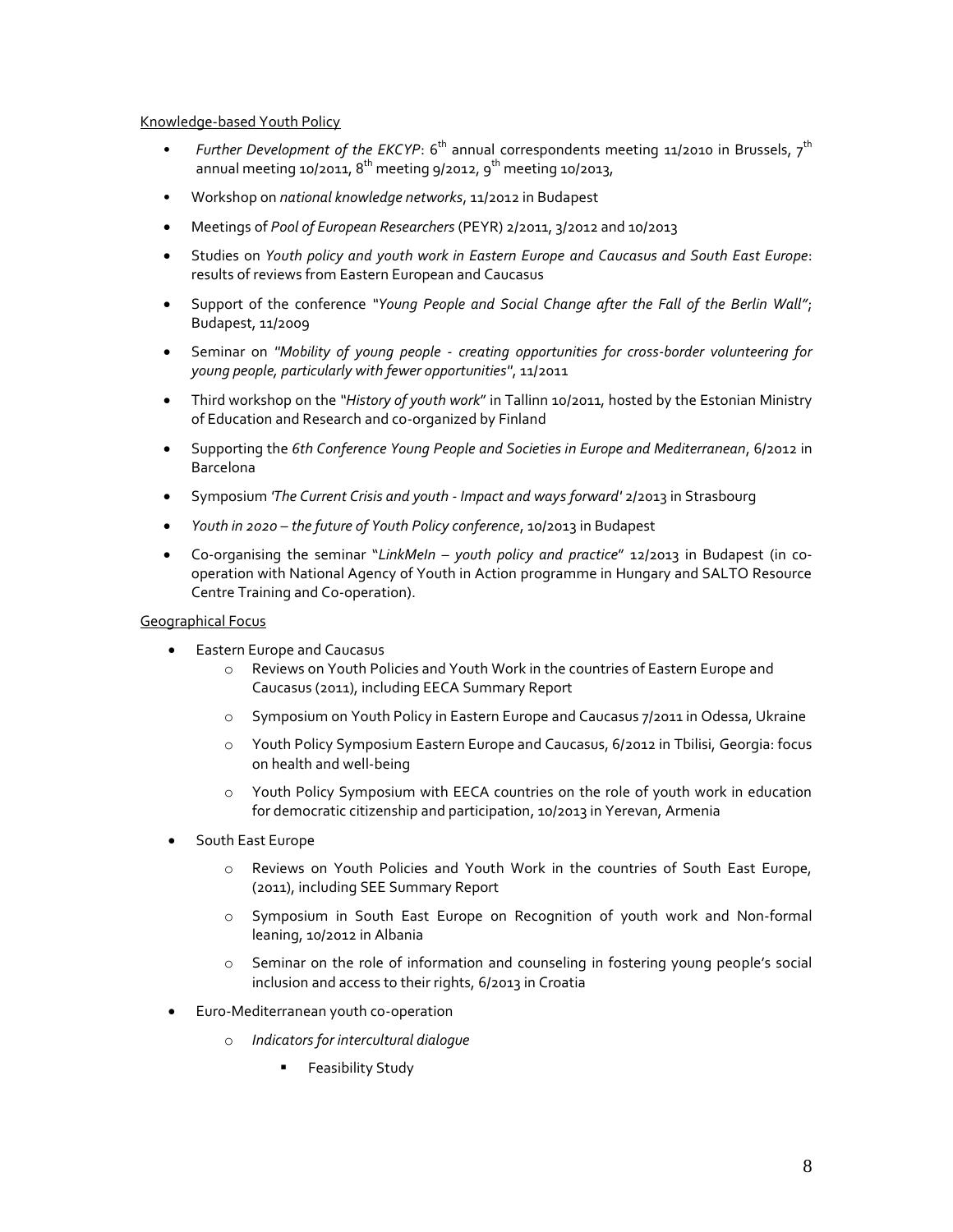- Seminar on *Indicators for Intercultural Dialogue* 9/2011 in Mollina, Spain in the framework of the University on Youth and Development,
- Elaboration of guidelines and indicators by group of experts
- Expert group meeting on the Indicators for Intercultural Dialogue in nonformal education activities 12/2012, Hammamet, Tunisia.
- o "Workshop on empowerment and capacity building of youth organisations in the Euro-Mediterranean framework" 3/2012 in Malta (in cooperation with League of Arab States and Agencia Zghazagh, Malta)
- o Symposium "Arab spring: Youth participation for the promotion of peace, human rights and fundamental freedoms", 8/2012 in Tunisia (in co-operation with League of Arab States and Tunisian Youth Observatory)
- o Workshop on *Youth participation and Social Media* 6/2013 in Hammamet, Tunisia
- o Seminar on *Youth and Citizenship* focus on participation, 11/2013 in Amman, Jordan (in co-operation with UNFPA)
- Euro-African Youth Co-operation
	- o Steering Group activities and preparatory measures to the 2nd Africa Europe Youth Summit, 10/2010 in Tripoli, Libya.
	- o Second residential and last seminar of the long-term training course for trainers on Africa Europe Youth Co-operation in the framework of the 2nd African University on Youth and Development, in Cape Verde, 7/2010
	- o Second Training Course for Youth Leaders of the African Diaspora Living in Europe in Cape Verde, 7/2010 at the same occasion
	- o Youth Leaders Meeting on Youth Policies in the context of the Europe-Africa youth cooperation, 4/2011 in Addis Ababa, Ethiopia
	- o Meeting of the African Youth Diaspora in Europe, "From Millennium Development Goals to Millennium Development Wins'' in 9/2011 in Mollina, Spain

#### Management activities

- Management Board meetings: 10/2010 in Strasbourg, 11/2011 in Brussels, 4/2012 in Brussels
- Advisory Group meeting 10/2010 in Strasbourg, 4/ 2011 in Brussels, 10/2011 in Brussels and 9/2012 in Brussels

#### **H. Information and Publication activities 1998 – 2013:**

A specific *information strategy* aims at making the results of the partnership visible and enhancing the multiplier effect by dissemination of results:

- *T(raining)-kits* since 1998:
	- o 1: Organisational management
	- o 2: Methodology in language learning
	- o 3: Project management
	- o 4: Intercultural learning
	- o 5: International voluntary service
	- o 6: Training essentials
	- o 7: Citizenship, youth and Europe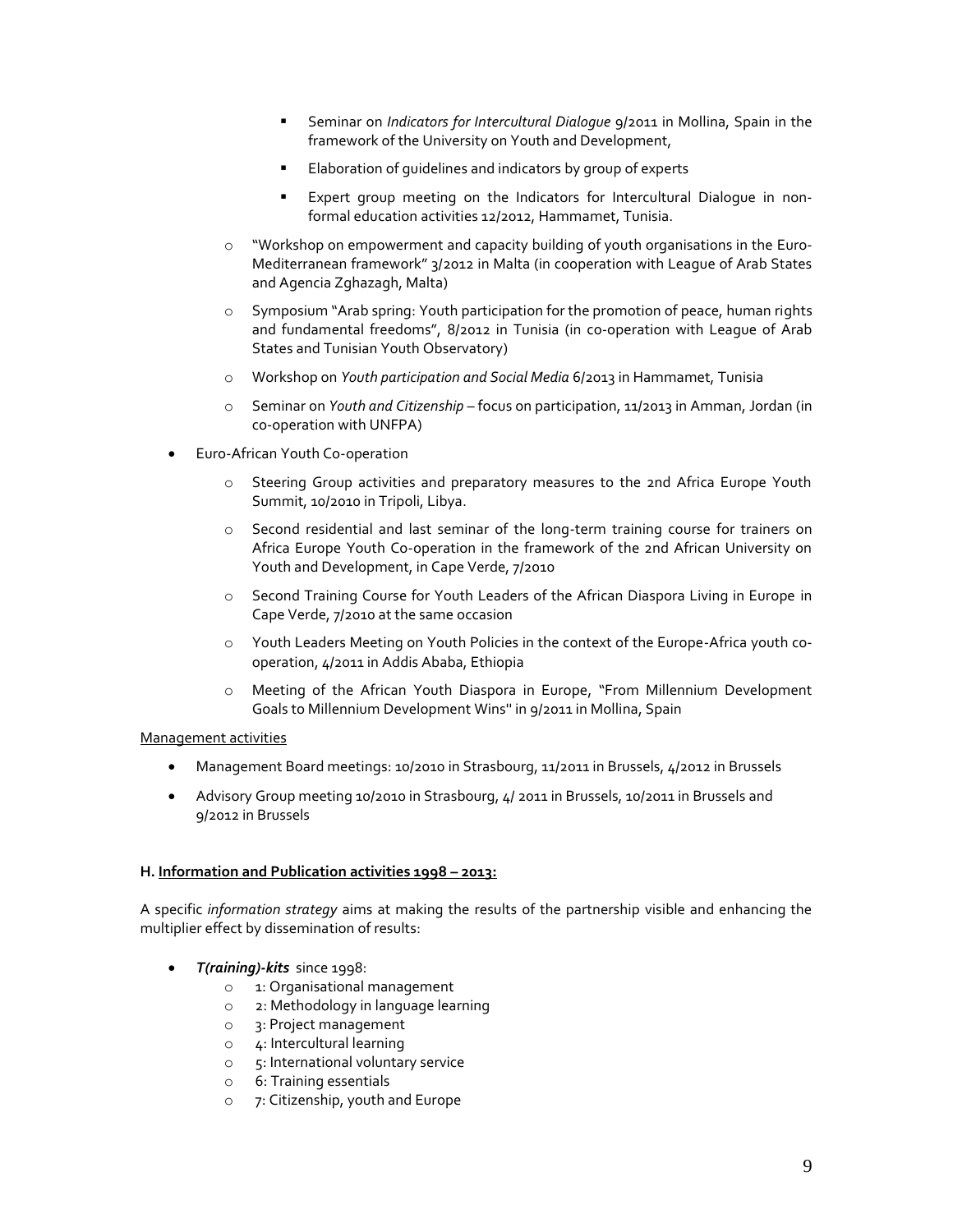- o 8: Social inclusion
- o 9: Funding and financial management
- o 10: Educational evaluation in youth work
- o 11: Mosaic Euro-Mediterranean youth work
- o 12: Youth transforming conflict
- o 13: Sustainable development and youth work

All T-Kits are translated into French and most in German. Individual T-Kits are translated in other languages, such as Arabic, Bulgarian, Czech, Estonian, Hungarian, Italian, Latvian, Lithuanian, Macedonian, Montenegrin, Polish, Portuguese, Romanian, Russian, Serbian, Slovene and Turkish.

- *Coyote Magazine* deals with issues around "youth training Europe". 21 issues have been published until today with the following focus themes:
	- o 21: Know what?
	- o 20: What's Xtreme about Youth?
	- o 19: What's going on?! (in the European youth arena)
	- o 18: Recognition APP!
	- o 17: The Power of Volunteering
	- o 16: The Power of Youth Work
	- o Extra: 1<sup>st</sup> European Youth Work Convention
	- o 15: Social Cohesion
	- o 14: Youth participation (under preparation)
	- o 13: Intercultural Dialogue
	- o 12: All Different All Equal European youth campaign
	- o 11: Non-formal learning and Education
	- o 10: European Year of Education through Sport
	- o 9: Human Rights Education
	- o 8: Inclusion and people with disabilities
	- o 7: European Citizenship
	- o 6: The White paper and Non-formal education
	- o 5: Journeys to South-Eastern parts of Europe and beyond
	- o 4: Youth training in Europe
	- o 3: Non-formal Education
	- o 2: Conflict Management Disabled young people
	- o 1: Methodological reflections on training
	- o Supplement 1: Voyage a simulation game
	- o Supplement 2: Our European Youth Centres
- The series **Youth Knowledge Books** publishes results of research seminars and other activities building knowledge on youth: 17 issues have been published in this series so far:
	- $\circ$  # 1: Resituating culture (ed. Gavan Titley)
	- $\circ$  # 2: Revisiting youth political participation (ed. Jörg Forbrig)
	- $\circ$  # 3: Trading up potential and performance in non-formal learning (eds. Lynn Chisholm and Bryony Hoskins)
	- $\circ$  # 4: Charting the landscape of European youth voluntary activities (eds. Howard Williamson and Bryony Hoskins with Philipp Boetzelen)
	- $\circ$  # 5: Social inclusion and young people: breaking down the barriers (eds. Helen Colley, Ph. Boetzelen, Bryony Hoskins, Teodora Parveva)
	- $\circ$  # 6: The politics of diversity in Europe (eds. Gavan Titley and Alana Lentin)
	- $\circ$  # 7: European Citizenship (eds. Miguel Garcia Lopez and Ditta Dolejsiova)